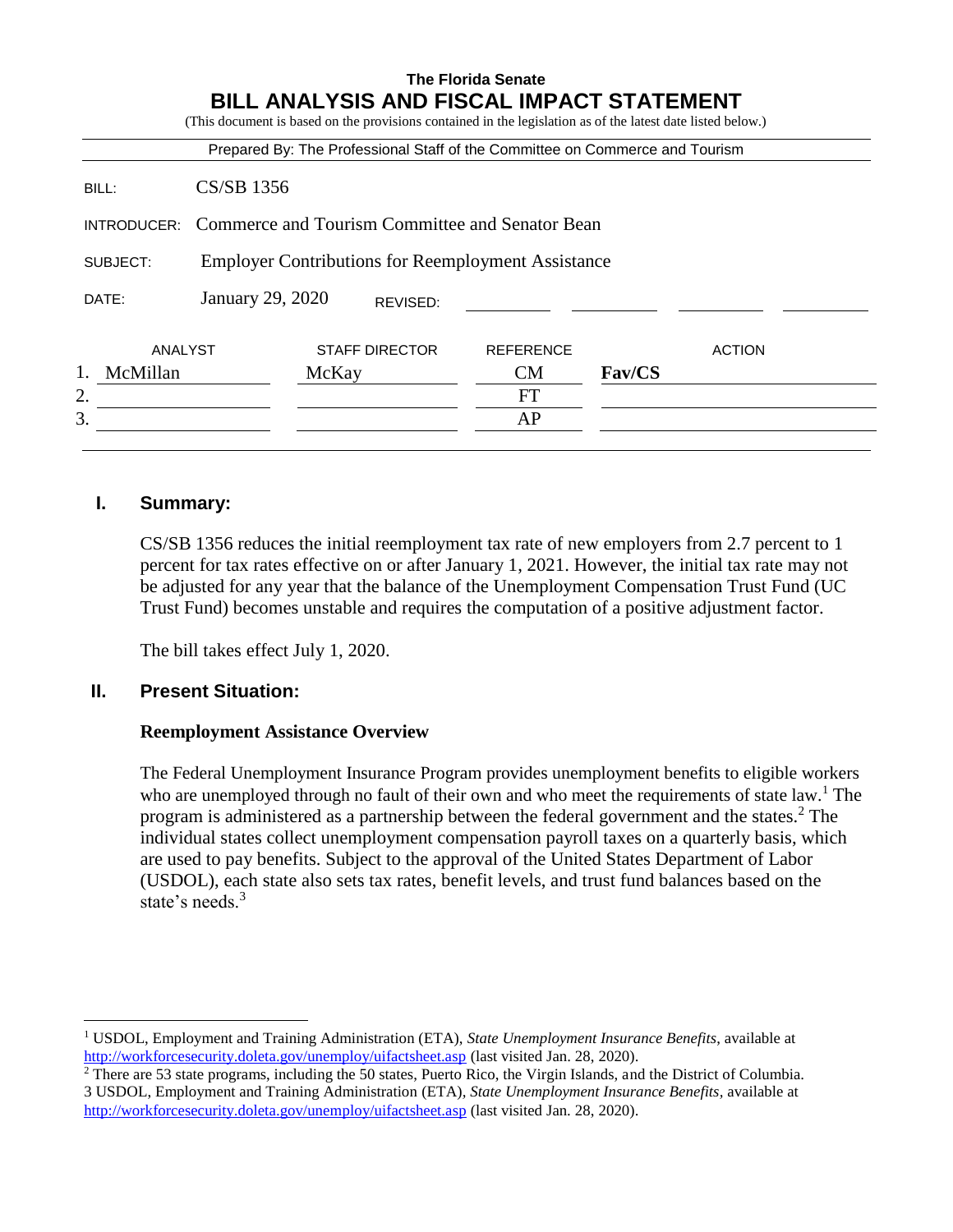The Internal Revenue Service collects an annual federal payroll tax under the Federal Unemployment Tax Act  $(FUTA)$ ,<sup>4</sup> which is used to provide grants to the states to fund costs associated with program administration and job service programs.<sup>5</sup>

Florida's unemployment insurance program was created by the Legislature in 1937.<sup>6</sup> The program was rebranded as the "reemployment assistance program" in 2012.<sup>7</sup> The Department of Economic Opportunity (DEO) is responsible for administering the program, and the DEO contracts with the Florida Department of Revenue (DOR), as the tax collection service provider, for the collection of unemployment taxes.<sup>8</sup>

### *Florida Reemployment Assistance Benefits*

A qualified claimant may receive reemployment assistance (RA) benefits equal to 25 percent of wages, not to exceed \$6,325 in a benefit year.<sup>9</sup> Benefits range from a minimum of \$32 per week to a maximum weekly benefit amount of \$275 for up to 23 weeks, depending on the claimant's length of prior employment, wages earned, and the unemployment rate.<sup>10</sup>

To receive RA benefits, a claimant must meet certain monetary and non-monetary eligibility requirements. Key eligibility requirements involve a claimant's earnings during a certain period of time, the manner in which the claimant became unemployed, and the claimant's efforts to find new employment. $11$ 

A claimant must meet certain requirements in order to be eligible for benefits for each week of unemployment.<sup>12</sup> For example, each week an individual is required to contact at least five prospective employers (three prospective employers if the individual resides in a small county) or report to a One-Stop Career Center for reemployment services.<sup>13</sup>

# *Financing Reemployment Assistance*

In Florida, RA benefits are financed solely through contributions by employers – employers pay taxes on the first \$7,000 of each employee's wages.<sup>14</sup> Employers are required to pay state taxes into

 $12 \, Id.$ 

 $\overline{a}$ 

<sup>13</sup> *Id.* For the entire list of requirements and exceptions. A "small county" is defined in s. 120.52(19), F.S., as any county that has an unincarcerated population of 75,000 or less according to the most recent decennial census.

<sup>14</sup> Section 443.1217, F.S.

<sup>4</sup> 26 U.S.C. 3301-3311.

<sup>5</sup> FUTA also pays one-half of the cost of extended unemployment benefits (during periods of high unemployment) and provides for a fund from which states may borrow, if necessary, to pay benefits. *See* USDOL, Employment and Training Administration*, Unemployment Insurance Tax Topic,* available at

<http://workforcesecurity.doleta.gov/unemploy/uitaxtopic.asp> (last visited Jan. 28, 2020).

<sup>6</sup> Chapter 18402, Laws of Fla.

<sup>7</sup> Chapter 2012-30, Laws of Fla.

<sup>8</sup> Section 443.1316, F.S.

<sup>9</sup> Section 443.111(5), F.S. The maximum amount of benefits available is calculated by multiplying an individual's weekly benefit amount by the number of available benefit weeks.

 $10$  Section 443.111(3), F.S. If the average unemployment rate for the 3 months in the most recent third calendar year quarter is at or below 5 percent, then the maximum weeks of benefits available is 12; for each 0.5 percent that the unemployment rate is above 5 percent, an additional week of benefits becomes available up to 23 weeks at an unemployment rate of 10.5 percent. <sup>11</sup> *See* s. 443.091, F.S.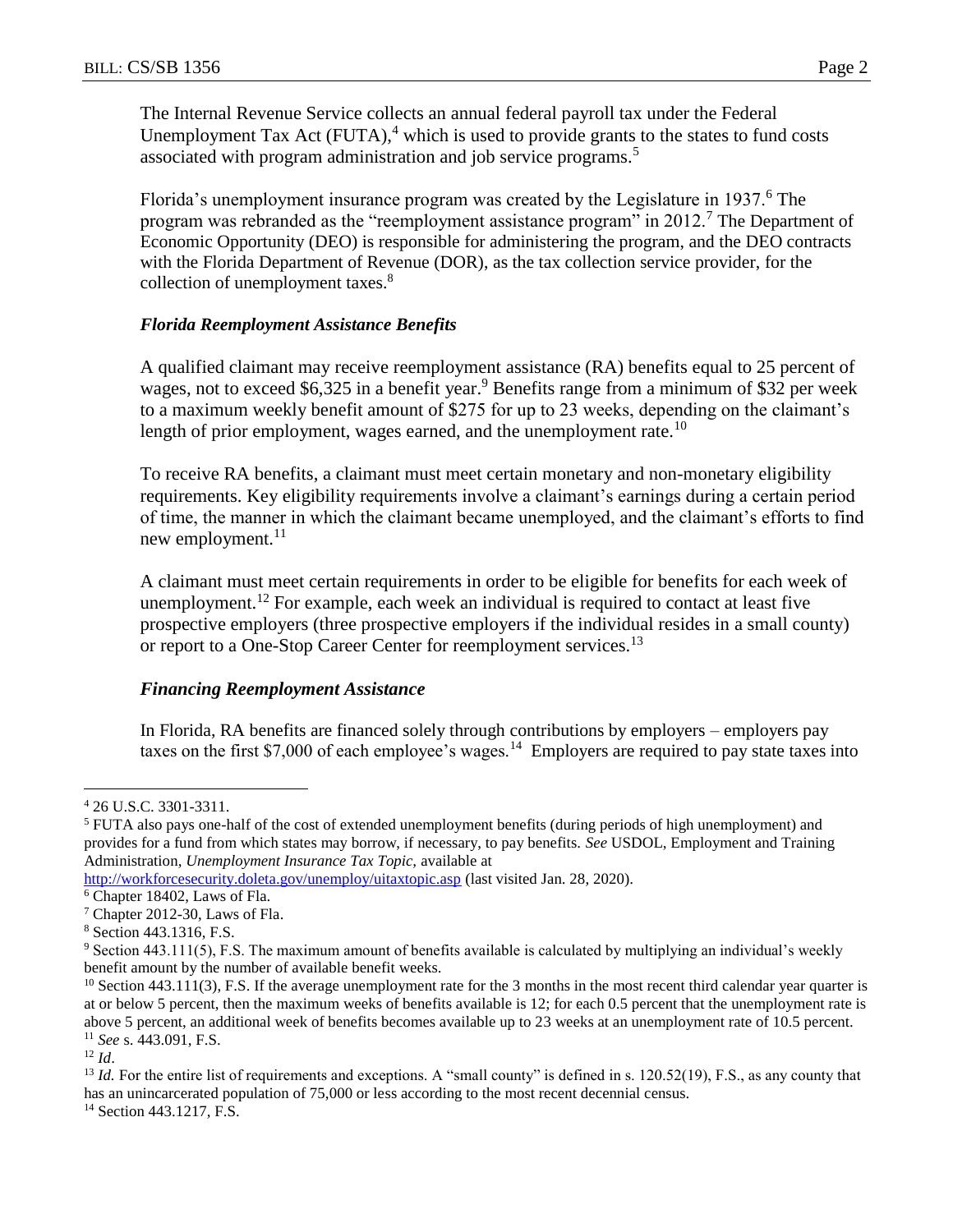Florida's RA program as a cost of doing business.<sup>15</sup> Employers must file quarterly reports and pay taxes within one month of the close of each quarter. New businesses are required to report initial employment information in the month following the calendar quarter in which employment begins.<sup>16</sup> The DOR reviews the reports and any additional required applications to make a determination of whether the business is liable to pay RA taxes. $17$ 

Businesses are liable for state reemployment tax if they meet any of the following conditions:<sup>18</sup>

- Paid more than \$1,500 in quarterly wages in a calendar year;
- Had at least one employee for any portion of a day during any 20 weeks in a calendar year; or
- $\bullet$  Is liable under the FUTA.<sup>19</sup>

Florida law also specifies separate liability requirements for agricultural and domestic employers, nonprofit organizations, governmental agencies, and Indian tribes.<sup>20</sup> Businesses that are otherwise not subject to RA taxation may decide to voluntarily pay into the UC Trust Fund for coverage for their employees. $21$ 

### *Reemployment Assistance Tax Rates*

An employer's contributions are equal to a percentage of its wages paid for employment.<sup>22</sup> The standard rate of contributions payable is 5.4 percent,  $\frac{3}{2}$  which is also the maximum allowable tax rate under current law.<sup>24</sup> New employers are liable to pay an initial contribution of 2.7 percent, which remains in effect until the employer has made contributions for at least eight consecutive quarters.<sup>25</sup> One exception to the initial rate is when employers who would be liable by succession, choose to accept the tax rate of the previous employer and the responsibility of paying any outstanding amounts due. $26$ 

An employer with record of at least eight quarters of contributions may be eligible to receive a variable tax rate.<sup>27</sup> Variable tax rates are adjusted annually and are based on the employer's benefit experience,<sup>28</sup> the balance of the UC Trust Fund,<sup>29</sup> and other adjustment factors.<sup>30</sup> The variable rates

 $\overline{a}$ 

<sup>19</sup> *Id.*

<sup>30</sup> *See* s. 443.131(3)(e), F.S.

<sup>&</sup>lt;sup>15</sup> DOR, *Employer Guide to Reemployment Tax*, available at http://floridarevenue.com/Forms\_library/current/rt800002.pdf (last visited Jan. 28, 2020).

<sup>16</sup> *Id.*

<sup>17</sup> *Id.*

<sup>18</sup> *Id.*

<sup>20</sup> *See generally* ch. 443, F.S.

 $21$  If an employer voluntarily provides coverage, the employer must report wages and pay RA taxes for a minimum of one calendar year. Section 443.121(3), F.S.

 $22$  Employers are required to pay taxes on the first \$7,000 of each employee's wages. Section 443.1217(2), F.S.

<sup>23</sup> Section 443.131(2)(c), F.S.

<sup>24</sup> *See* s. 443.131(2)(e), F.S

<sup>&</sup>lt;sup>25</sup> Section 443.131(2)(a), F.S.

<sup>26</sup> *See* s. 443.131(2)(b), F.S.

<sup>27</sup> *See* s. 443.131(3)(d), F.S.

<sup>&</sup>lt;sup>28</sup> The purpose of using the experience rating to determine RA tax rates is to stabilize the UC Trust Fund at a percentage of the taxable payrolls reported by all employers and to ensure employers are required to pay a fair share.

 $29$  The UC Trust Fund is an account used to pay unemployment compensation benefits.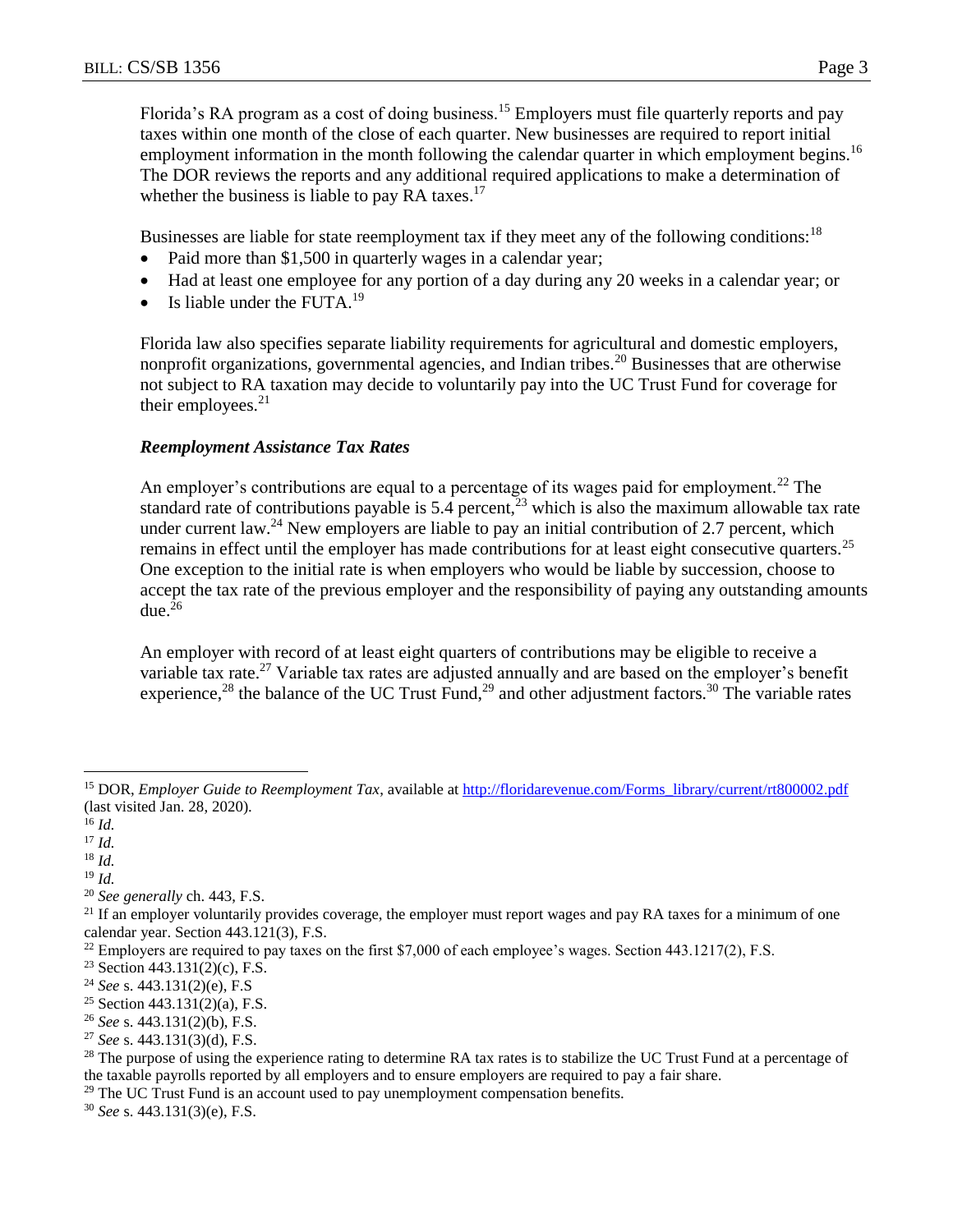range from 5.4 percent to the minimum allowable tax rate, which varies annually but can never be less than  $0.1$  percent.<sup>31</sup>

# *Employee Leasing Companies*

Employee leasing is an arrangement where a leasing company assigns its employees to a client and allocates the direction and control of the leased employees between the leasing company and client.<sup>32</sup> When a client contracts with an employee leasing company  $(ELC)^{33}$  to provide it with workers, those workers are considered employees of the ELC.<sup>34</sup> Employees of an ELC must be reported under the ELC's tax identification number and contribution rate for work performed for the ELC.<sup>35</sup> However, ELCs may choose to make a separate one-time election to report and pay contributions under the tax identification number and contribution rate for each client of the ELC.<sup>36</sup> A newly licensed ELC<sup>37</sup> has 30 days from the date of licensure to make an election with the DOR to report and pay reemployment tax using the tax rate for each client.<sup>38</sup> This method is referred to as the "client method," and the tax rate used will be based upon the wage and benefit history the client has earned under the ELC.<sup>39</sup> If the client does not have a wage and benefit history under the ELC, then the client will have the initial rate of 2.7 percent.<sup>40</sup>

## *Unemployment Compensation Trust Fund*

Economic conditions resulting in abnormally high unemployment accompanied by high benefit charges can cause a severe drain on the UC Trust Fund. This effect triggers the positive fund balance adjustment factor, which consequently increases tax rates for all employers.<sup>41</sup> Conversely, when

 $\overline{a}$ 

<sup>38</sup> DOR, *Reemployment Tax for Professional Employer Organizations*, available at

<sup>&</sup>lt;sup>31</sup> The final adjustment factor spreads costs not included in the variable adjustment factor to all employers whose rates are not at the initial or maximum rate. The final adjustment factor determines the minimum tax rate for the year. *See* s. 443.131(3)(e), F.S.

<sup>32</sup> *See* s. 468.520(4), F.S. The term "client" means a party who has contracted with an employee leasing company to provide a worker, or workers, to perform services for the client. *See* s. 443.036(18).

<sup>33</sup> Employee leasing companies (ELCs) are also referred to as professional employer organizations (PEOs). *See* s. 468.520(4), F.S. Leased employees include employees subsequently placed on the payroll of the employee leasing company on behalf of the client. *See* s. 443.036(18).

<sup>34</sup> *See* s. 443.1216(1)(a), F.S.

<sup>35</sup> *Id.*

<sup>36</sup> *Id.*

<sup>&</sup>lt;sup>37</sup> An Employee leasing company is responsible for providing quarterly reports concerning the clients of the employee leasing company and the internal staff of the employee leasing company. *See* s. 443.036(18).

[https://floridarevenue.com/taxes/taxesfees/Pages/rt\\_elc.aspx](https://floridarevenue.com/taxes/taxesfees/Pages/rt_elc.aspx) (last visited Jan. 28, 2020).

<sup>39</sup> *Id.*

<sup>&</sup>lt;sup>40</sup> If the client company's employment record is chargeable with benefits for less than 8 calendar quarters while being a client of the ELC, the client company must pay contributions at the initial rate. *See* s. 443.1216(1)(a), F.S.

<sup>&</sup>lt;sup>41</sup> If the balance of the UC Trust Fund is below 4 percent of the taxable payrolls for the year immediately preceding the calendar year for which the contribution rate is being computed, then a positive adjustment factor is computed. The positive adjustment factor remains in effect for subsequent years until the balance of the UC Trust Fund equals or exceeds 4 percent of the taxable payrolls. However, if the balance of the UC Trust Fund is above 5 percent of the taxable payrolls for the year immediately preceding the calendar year for which the contribution rate is being computed, then a negative adjustment factor must be computed. The negative adjustment factor remains in effect for subsequent years until the balance of the UC Trust Fund exceeds 4 percent but is less than 5 percent of the taxable payrolls of that year. *See* s. 443.131(3)(e).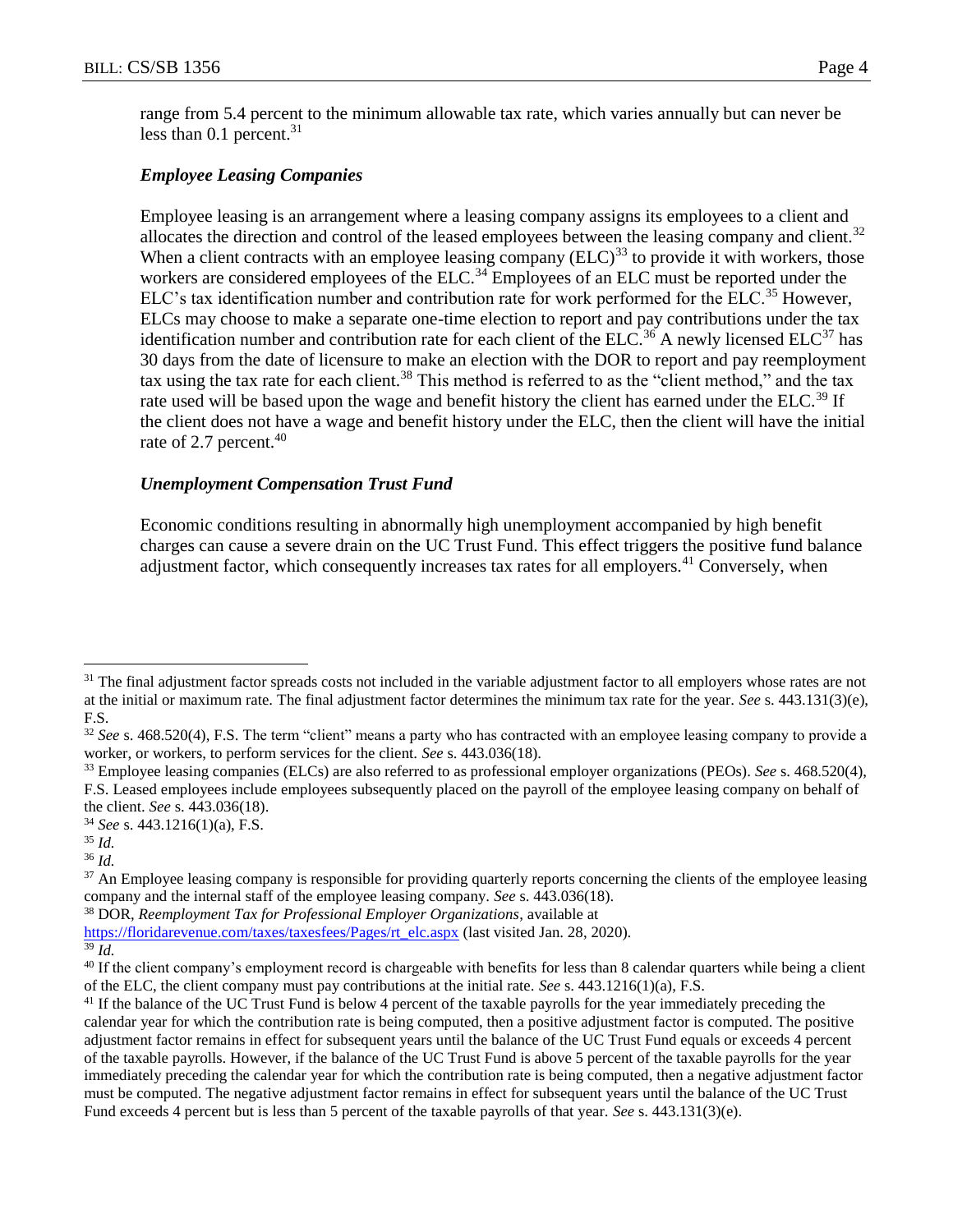unemployment and benefit charges are low, the negative fund balance adjustment factor is triggered, and tax rates for employers are reduced accordingly.<sup>42</sup>

## **III. Effect of Proposed Changes:**

The bill amends ss. 443.1216 and 443.131 of the Florida Statutes to reduce the initial reemployment tax rate for new employers from 2.7 percent to 1 percent.

For tax rates effective on or after January 1, 2021, if an ELC chooses to report and pay the reemployment tax using the tax rate for each client, and a client company's record is chargeable with benefits for less than 8 quarters, the client company's initial tax rate is 1 percent. However, the bill provides that the initial tax rate may not be adjusted for any year that the balance of the UC Trust Fund requires the computation of a positive adjustment factor.

For tax rates effective on or after January 1, 2021, the initial reemployment tax rate for new employers whose record is chargeable with benefits for less than 8 quarters is 1 percent. However, the bill provides that the initial tax rate may not be adjusted for any year that the balance of the UC Trust Fund requires the computation of a positive adjustment factor.<sup>43</sup>

The bill takes effect July 1, 2020.

# **IV. Constitutional Issues:**

A. Municipality/County Mandates Restrictions:

None.

B. Public Records/Open Meetings Issues:

None.

C. Trust Funds Restrictions:

None.

D. State Tax or Fee Increases:

None.

E. Other Constitutional Issues:

None.

 $\overline{a}$ 

 $42$  During the years of 2010-2014, the Legislature made efforts to temporarily increase the tax wage base from \$7,000 to \$8,500, increased the trigger for the positive adjustment factor from 3.7 percent to 4 percent, and reduced the trigger for the negative adjustment factor from 4.7 percent to 5 percent. The Legislature also reduced the tax wage base and the adjustment factor triggers as the economy stabilized. *See* Ch. 2009-99, Laws of Fla., Ch. 2010-1, Laws of Fla., Ch. 2011-235, Laws of Fla., and Ch. 2012-30, Laws of Fla.

<sup>43</sup> *See* s. 443.131(3)(e).